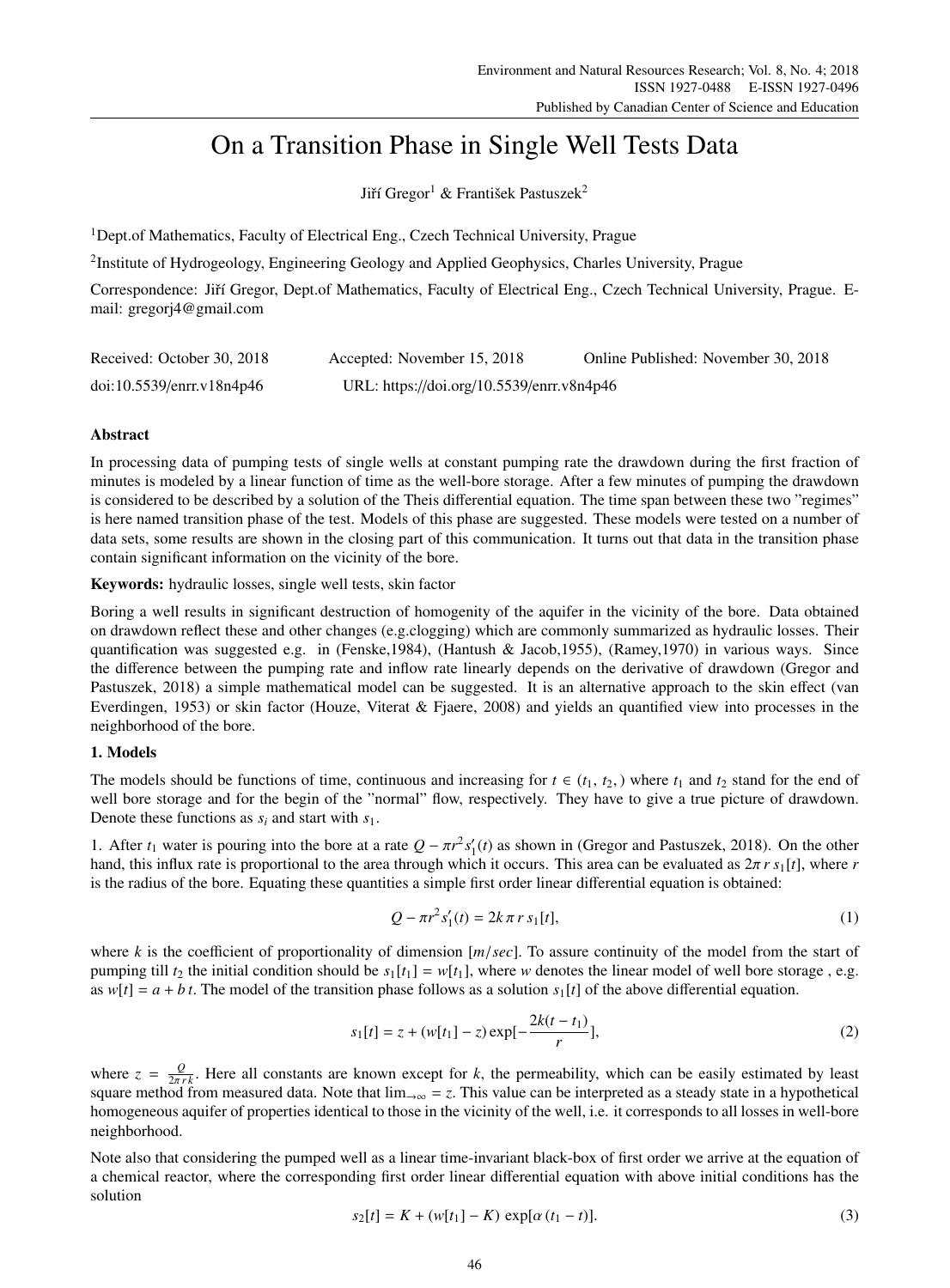*Ka* represents the flowing rate of the reactor.  $K = Q/\hat{T}$ , where *Q* is the pumping rate and  $\hat{T}$  equals to specific capacity. The time constant  $\alpha$  for a reactor often corresponds to the ratio  $Q/V$ , where  $Q$  and  $V$  equals to the flow and volume of the reactor. Here *V* stands for the volume of water in the clogging zone and therefore the ratio of this value and the volume of the clogging zone can be taken as an estimate of effective porosity of the clogging zone. In above explained terms and symbols this estimate is expressed as

$$
\frac{Q}{2\,\pi s[t_1](\delta^2-r^2)}.
$$

There is a one-to-one correspondence between parameters in (2) and (3),

$$
K = \frac{Q}{2\pi r k} \quad \alpha = \frac{2k}{r}
$$
 (4)

i.e. they define one model. Nevertheless, in numerical handling with data they could differ. Comparison may serve as a check of correctness in parameter estimates.

Semi-logarithmic plot of data contains a part easily modeled by a straight line, which suggests the exponential growth as described above but its slope has a rather unclear physical meaning. The above equations (2) and (3) yield it.

2. A published model of the transition phase due to Hantush is described in (Batu,1998) which is included here for comparison. It is based on the concept of a "mirror well" or imaginary well to which water is flowing at a rate of pumping, i.e. assuming the existence of an impenetrable wall at a certain distance from the bore axis.

The aquifer is here supposed to remain unchanged for all values of *t*, i.e. with all the losses remaining constant. This Hantush model reads as follows.

$$
s_3[r, t] = \frac{Q}{4\pi T} \left( \Gamma[0, \frac{r^2 \sigma}{4T t}] - \Gamma[0, \frac{(2\delta - r)^2 \sigma}{4T t}]\right),\tag{5}
$$

where  $2\delta$  stands for the distance of the mirror well from the bore axis and  $\delta$  nay serve as an estimate of the width of the clogging zone.  $T = TH$ ,  $\sigma = \sigma H$  can be considered as some mean values of transmisivity and storativity in the neighborhood of the well, which are often estimated using data of an observation well. Results of application of this model after evaluation of its parameters  $TH$ ,  $\sigma H$ ,  $\delta$  are shown below.

The described models are physically motivated, offer important information on the close vicinity of the bore such as its hydraulic conductivity, "losses" caused by non-homogenities, characteristic of the clogging zone, they enable to quantify the so called "skin factor" and last but not least they offer a way to create a continuous model of all data obtained in the test. Their properties, comparisons and actual results of their use follow.

#### 2. Applications and discussion

Application of suggested models should start with estimates of their parameters from given data and a check of their accuracy. Some examples using mean square technics follow.

As a first one results from a well at Vlastislav in North Bohemia, Czech Republic, are presented. Data denoted as m01b and m01a were obtained before and after regeneration of the bore, respectively ( Data in .xlsx formate are available upon request via e-mail). Results are shown in Fig.1. It contains beside the suggested model also the Hantush model (black) for comparison. The parameters of the bore, results of parameter estimates and some derived quantities (in standard units) are summarized in Table 1.

Table 1. Parameters of models for the well m01 before and after regeneration

|  |  | $z \approx K$ timespan                                     | $\lambda$ |  |
|--|--|------------------------------------------------------------|-----------|--|
|  |  | m01 b 0.00295 0.1625 0.00155 1.8604 (20, 170) 1.89 0.458   |           |  |
|  |  | m01 a 0.00148 0.1625 0.00245 0.59165 (8, 110) 0.683 0.4217 |           |  |

Relative errors of the models during the whole time span were considerably less than 0.01 %. A comparison of the two data sets for the bore m01 effectively demonstrates the effect of regeneration of the bore: the time span of transition phase became shorter as well as the time of well bore storage. Permeability has increased, the clogging zone diminished and the hypothetical steady state (assuming that conditions of the transition phase remain unchanged) related to pumping rate